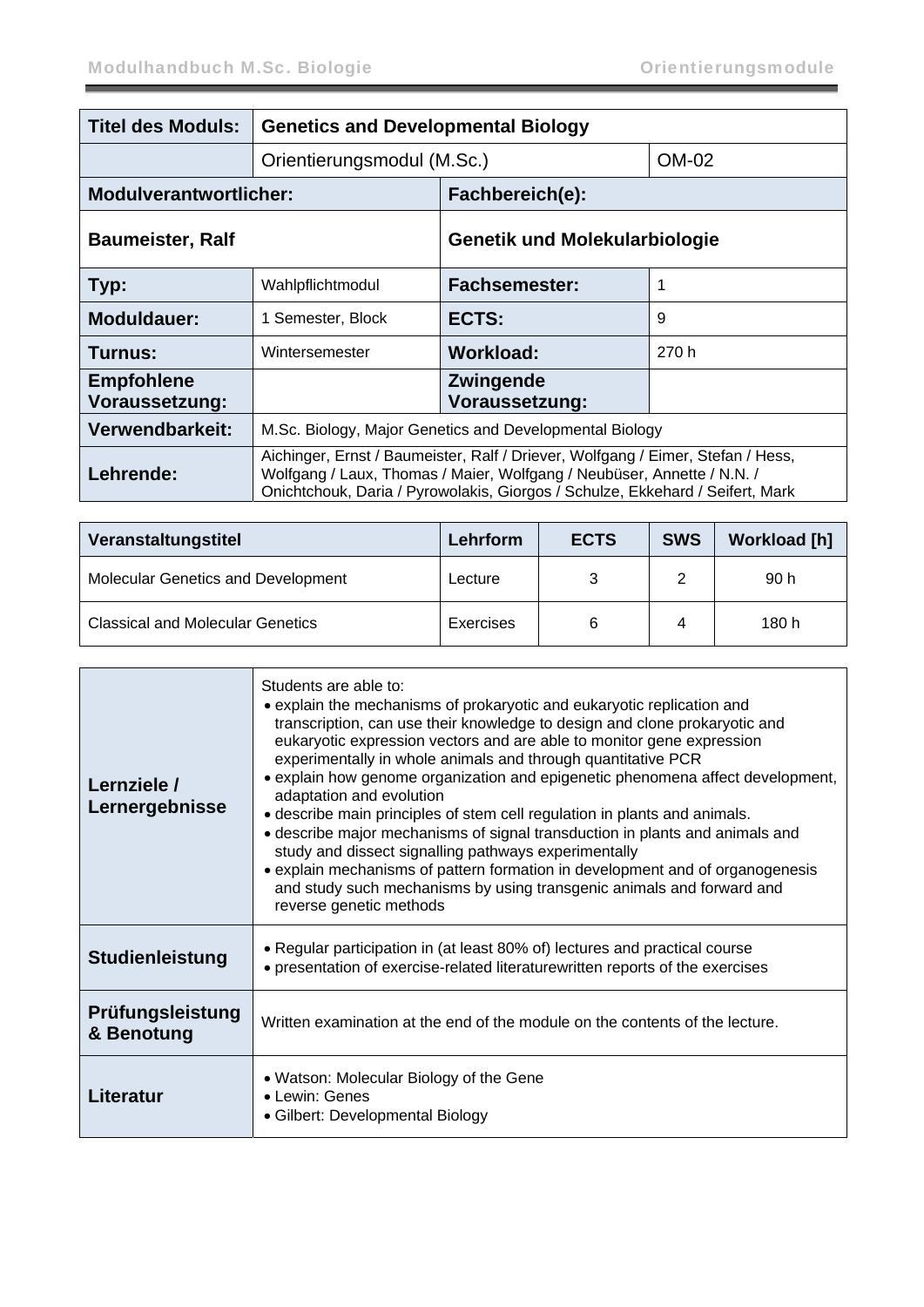| Veranstaltungstitel: | <b>Molecular Genetics and Development</b>                 |       |
|----------------------|-----------------------------------------------------------|-------|
| Lehrform:            | Lecture                                                   |       |
| Modul:               | Orientierungsmodul "Genetics and<br>Developmental Biology | OM-02 |
| Verwendbarkeit:      | Orientierungsmodul "Genetics and Developmental Biology"   |       |

| Lehrsprache:             | English               | Teilnehmerzahl: | 50 |
|--------------------------|-----------------------|-----------------|----|
| Moduldauer:              | 1 Semester, Block     | Fachsemester:   |    |
| Angebots-<br>häufigkeit: | Nur im Wintersemester |                 |    |

| SWS/LVS | Präsenzstudium | Selbststudium | <b>Workload Summe</b> |
|---------|----------------|---------------|-----------------------|
|         | 28 h           | 62 h          | 90 h                  |

| <b>Inhalte</b>                    | The lecture series covers general concepts of cellular and organismal control<br>mechanisms at an advanced level including:<br>• DNA replication and organization<br>• transcription in pro- and eukaryotes, regulation of transcription<br>· posttranscriptional modifications<br>• translation<br>· epigenetics, maternal inheritance<br>• genome organization, mobile elements, organelle genomes<br>• homologous recombination and genome evolution<br>• stem cells, pattern formation, signal transduction<br>• molecular evolution                                                                                                                                |
|-----------------------------------|-------------------------------------------------------------------------------------------------------------------------------------------------------------------------------------------------------------------------------------------------------------------------------------------------------------------------------------------------------------------------------------------------------------------------------------------------------------------------------------------------------------------------------------------------------------------------------------------------------------------------------------------------------------------------|
| Lehrmethoden und<br><b>Medien</b> | lecture, discussion<br>media: PowerPoint presentations, chalkboard illustrations                                                                                                                                                                                                                                                                                                                                                                                                                                                                                                                                                                                        |
| Lernziele /<br>Lernergebnisse     | Students are able to:<br>· explain the mechanisms of prokaryotic and eukaryotic replication and<br>transcription, as well as the organization of the participating protein<br>complexes.<br>· describe major epigenetic phenomena like imprinting and maternal effect.<br>• define reverse genetics, and to understand and design reverse genetic<br>experiments.<br>• explain how genome rearrangements allow organismal evolution.<br>• describe main principles of stem cell regulation in plants and animals.<br>· describe major mechanisms of signal transduction in plants.<br>• explain mechanisms of pattern formation in development and of<br>organogenesis. |
| Studienleistung                   | Regular (at least 80%) participation in lecture                                                                                                                                                                                                                                                                                                                                                                                                                                                                                                                                                                                                                         |
| Prüfungsleistung<br>& Benotung    | Written examination at the end of the module on the contents of lecture                                                                                                                                                                                                                                                                                                                                                                                                                                                                                                                                                                                                 |
| Literatur                         | . Watson: Molecular Biology of the Gene;<br>• Lewin: Genes<br>• Gilbert: Developmental Biology                                                                                                                                                                                                                                                                                                                                                                                                                                                                                                                                                                          |

| Veranstaltungstitel: | <b>Classical and Molecular Genetics</b>                   |         |
|----------------------|-----------------------------------------------------------|---------|
| Lehrform:            | Ubung                                                     |         |
| Modul:               | Orientierungsmodul "Genetics and<br>Developmental Biology | $OM-02$ |
| Verwendbarkeit:      | Orientierungsmodul "Genetics and Developmental Biology"   |         |

| Lehrsprache:             | deutsch / english     | Teilnehmerzahl: | $4x$ 12-13 |
|--------------------------|-----------------------|-----------------|------------|
| Moduldauer:              | 1 Semester, Block     | Fachsemester:   |            |
| Angebots-<br>häufigkeit: | Nur im Wintersemester |                 |            |

| SWS/LVS | Präsenzstudium | Selbststudium | <b>Workload Summe</b> |
|---------|----------------|---------------|-----------------------|
|         | 63 h           | 117 h         | 180 h                 |

| <b>Inhalte</b>                 | The exercises will enable students to design and perform complex experiments<br>in genetics and developmental biology. They will learn a wide array of up-to-date<br>technologies including<br>• molecular cloning<br>• RNA isolation from animal tissue<br>• reverse transcription<br>• quantitative and semi-quantitative PCR (including primer design)<br>• Mendelian and molecular genetics including phenotypic analysis<br>• imaging from light to electron microscopy<br>• interaction studies<br>· protein expression<br>• cellular signaling studies during organogenesis in model systems<br>• use of model organisms<br>• use of model organisms as disease models.<br>· bioinformatical analysis of DNA sequences and proteins |
|--------------------------------|--------------------------------------------------------------------------------------------------------------------------------------------------------------------------------------------------------------------------------------------------------------------------------------------------------------------------------------------------------------------------------------------------------------------------------------------------------------------------------------------------------------------------------------------------------------------------------------------------------------------------------------------------------------------------------------------------------------------------------------------|
| Lehrmethoden                   | supervised practical work in groups of two.<br>media: chalkboard/whiteboard, PowerPoint presentations, shared access to<br>bioinformatics tools                                                                                                                                                                                                                                                                                                                                                                                                                                                                                                                                                                                            |
| Lernziele /<br>Lernergebnisse  | The students are able to:<br>• design and conduct basic molecular cloning experiments<br>• explore the possible functions of genes and proteins bioinformatically<br>· dissect genetic hierarchies and epistatic relationships<br>• explain how genotype and phenotype are linked and can be explored by<br>forward and reverse genetic analysis<br>• follow experimentally how cell signaling events (Notch, EGF, etc.) are used by<br>an organism to generate pattern and organs<br>• use transgenic animals to visualize and study animal development<br>• visualize gene transcription and translation in whole animals<br>• monitor gene expression through quantitaive PCR                                                           |
| Studienleistung                | • Regular (at least 80%) participation in the exercises<br>• written reports of the exercises<br>• presentation of a representative publication from an area covered by the<br>exercises                                                                                                                                                                                                                                                                                                                                                                                                                                                                                                                                                   |
| Prüfungsleistung<br>& Benotung | None                                                                                                                                                                                                                                                                                                                                                                                                                                                                                                                                                                                                                                                                                                                                       |